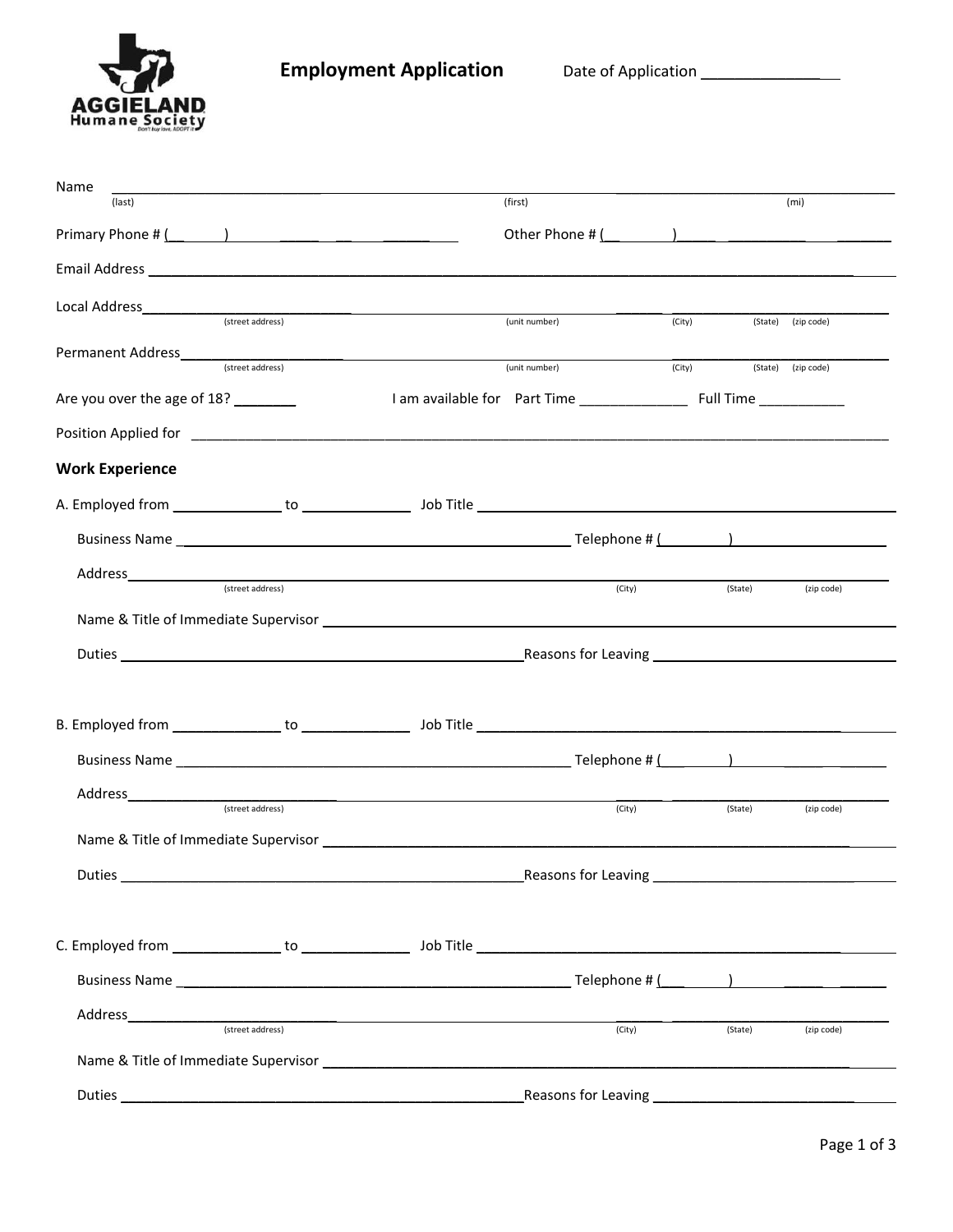## **Education**

| Last Grade Completed ________                                                                                                                                                                                                                                                  |
|--------------------------------------------------------------------------------------------------------------------------------------------------------------------------------------------------------------------------------------------------------------------------------|
|                                                                                                                                                                                                                                                                                |
|                                                                                                                                                                                                                                                                                |
|                                                                                                                                                                                                                                                                                |
|                                                                                                                                                                                                                                                                                |
| Graduated/current year __________________                                                                                                                                                                                                                                      |
| <b>Personal Data</b>                                                                                                                                                                                                                                                           |
| Have you previously been employed by, or volunteered at Aggieland Humane Society or any other animal welfare<br>organization? ________Yes ____________No                                                                                                                       |
| If "yes", in what capacity? Please describe, including, dates of service and the name of the organization:                                                                                                                                                                     |
|                                                                                                                                                                                                                                                                                |
|                                                                                                                                                                                                                                                                                |
|                                                                                                                                                                                                                                                                                |
| Are you related to any person now in the employment of Aggieland Humane Society?                                                                                                                                                                                               |
|                                                                                                                                                                                                                                                                                |
|                                                                                                                                                                                                                                                                                |
| Licenses/Skills                                                                                                                                                                                                                                                                |
|                                                                                                                                                                                                                                                                                |
|                                                                                                                                                                                                                                                                                |
|                                                                                                                                                                                                                                                                                |
|                                                                                                                                                                                                                                                                                |
| I certify that the information contained in this application is correct to the best of my knowledge. I understand that the information<br>given by me, on this application, may be investigated with my full permission and that any misrepresentation is cause for refusal to |

I have read the job description for the position for which I am applying and certify that I can perform all aspects of the position as required by Aggieland Humane Society.

I further understand that any employment will be at the continuing discretion of the department heads and supervisors, and subject to approval of the Executive Director and this application is the property of Aggieland Humane Society and will become a part of my personnel file if I am accepted into the position.

Signature and the state of the state of the state of the state of the state of the state of the state of the state of the state of the state of the state of the state of the state of the state of the state of the state of

hire, or if hired, dismissal from employment.